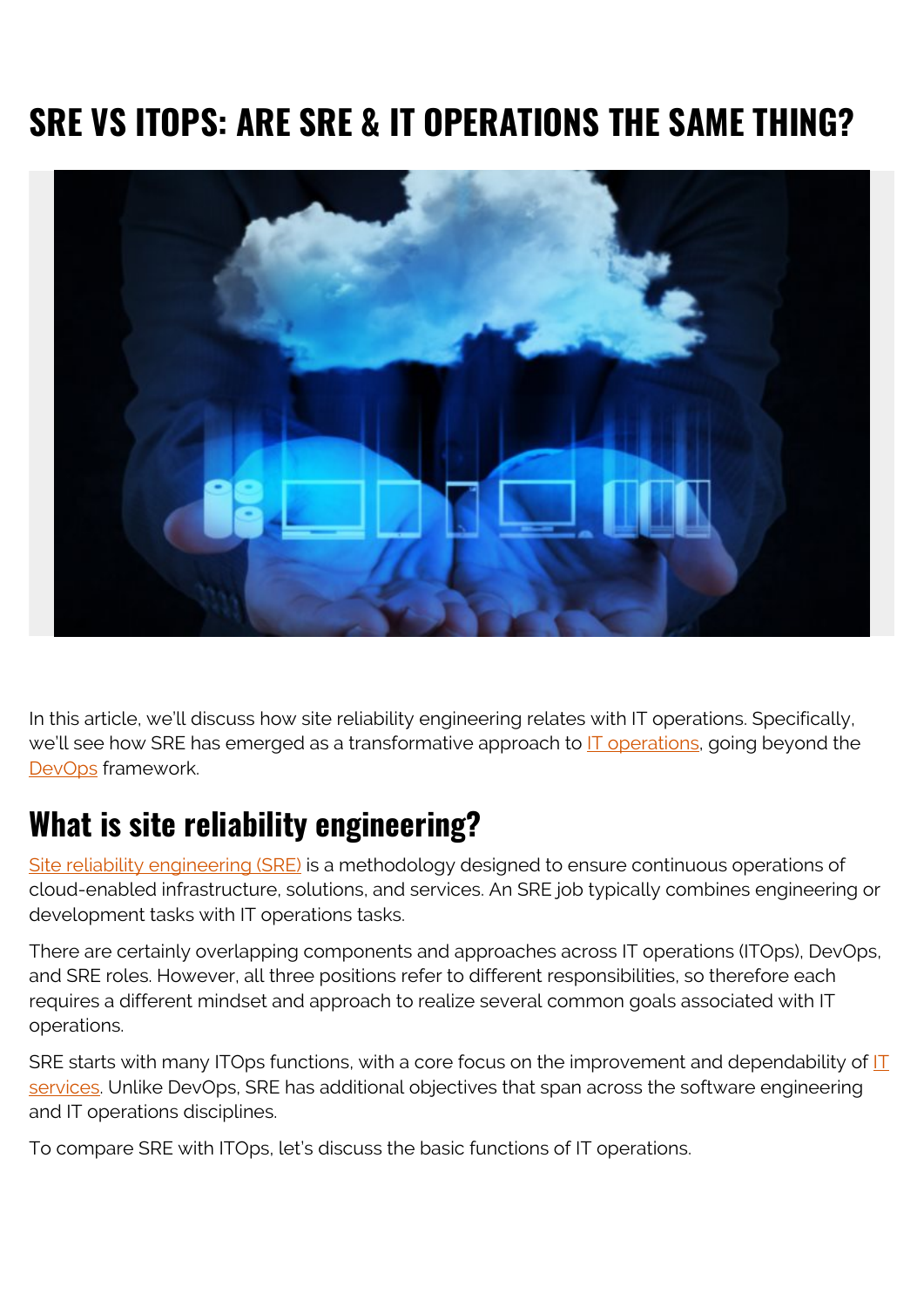## **IT Operations explained**

IT operations administers the processes and services within your organization's IT department. ITOps teams are responsible for the monitoring, management, and control of your IT infrastructure to ensure that the IT services are delivered according to organizational policies, requirements, and performance standards. ITOps teams comprise of a range of cross-functional experts, including security, systems, and network engineers.

The responsibilities of your IT operations teams will vary based on the [SDLC](https://blogs.bmc.com/blogs/sdlc-software-development-lifecycle/) methodology and [ITSM](https://blogs.bmc.com/blogs/itsm-frameworks-popular/) [framework](https://blogs.bmc.com/blogs/itsm-frameworks-popular/) your company has adopted. Many organizations have adopted modern SDLC methodologies, such as [Agile and DevOps,](https://blogs.bmc.com/blogs/devops-agile/) that include the following key IT operational tasks:

- **Uptime and performance.** ITOps performs the tasks necessary to keep systems up and running at optimal performance levels. Processes such as migration, updates, configuration changes, and maintenance of the infrastructure may prevent the delivery of an IT service to end users, and it falls to IT operations personnel to reduce the end-user impact of such tasks.
- **Configurations management.** ITOps ensures consistent system functionality even as necessary configurations are changed, managed, and controlled. An optimal performance of all physical and logical assets is maintained within the IT environment
- **Infrastructure management.** An infrastructure environment consists of all hardware and software resources underlying an IT service or solution used at the organization. ITOps manages these resources, including the components delivered across cloud environments.
- **Evolution of infrastructure.** The infrastructure must evolve rapidly in response to changing business and IT requirements. ITOps ensures that the necessary infrastructure management, security, provisioning, and changes continue to align with such organizational requirements.
- **Disaster mitigation.** ITOps helps devise, maintain, and execute an extensive [risk assessment](https://blogs.bmc.com/blogs/risk-assessment-vs-vulnerability-assessment/) and [disaster recovery plan.](https://blogs.bmc.com/blogs/disaster-recovery-planning/) As a result, the impact of all planned and unplanned downtime is also mitigated.
- **[IT governance](https://blogs.bmc.com/blogs/it-governance/).** The use of IT services and solutions must follow organizational protocols and policies under all circumstances. IT operations perform the necessary monitoring and control to align IT service delivery with organizational [governance policies](https://blogs.bmc.com/blogs/it-governance/).

Of course, ITOps doesn't have to be limited to IT service delivery. In the context of DevOps SDLC, the development teams [rely on strategic IT operations](https://blogs.bmc.com/blogs/devops-dirty-little-secret-success-depends-completely-on-getting-ops-right/) to be successful.

### **Differences between ITOps & SRE**

Google [developed](https://www.atlassian.com/incident-management/devops/sre) SRE to address a key limitation of the DevOps movement. While DevOps provides an abstract overview of the mindset, strategy, and expectations necessary to make a software development project successful, it lacks specific actionable guidelines for DevOps teams to follow.

For example, DevOps encourages teams to accept failure as normal, without formal definition of the terms, 'failure' and 'normal'. On the other hand, SRE provides a quantifiable formula to balance accidents and failures against new release sprints.

SRE teams based their responsibilities, behaviors, and work patterns on the [following principles,](https://techbeacon.com/enterprise-it/5-ways-site-reliability-engineering-transforms-it-ops) encompassing them for all ITOps functions:

**Embracing risk.** An SRE views IT operations tasks through the lens of risk. In the real world, it's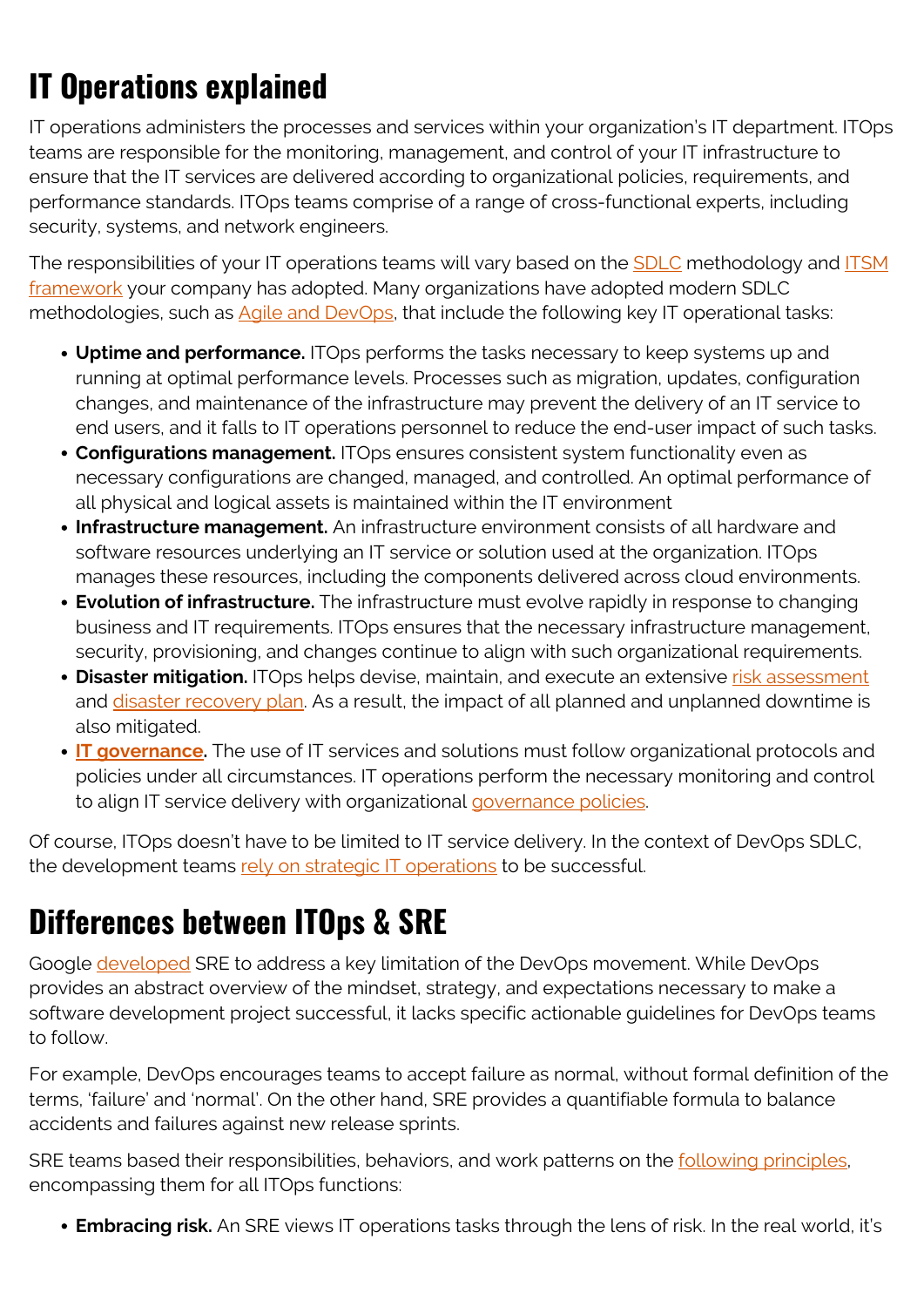virtually impossible to ensure 100% reliable IT operations. Organizations, therefore, must follow a balanced tradeoff between the cost and risks associated with the reliability stature of an infrastructure system. The role of SRE is to optimize and [manage risk](https://blogs.bmc.com/blogs/risk-management-framework-process-itsm-environments/) in this context.

- **Service level objectives.** SREs address the challenges and opportunities associated with service levels associated with an IT service. They do this by evaluating insightful metrics and helping organizations align [service level agreements \(SLAs\)](https://blogs.bmc.com/blogs/sla-template-examples/) with service levels defined as optimal within the organization.
- **Eliminating toil.** SREs help eliminate waste processes and automate repetitive tasks to streamline the SDLC and service delivery pipeline. As a result, the operational performance of an IT environment can scale linearly per the changing requirements of the organization.
- **Monitoring distributed systems.** The role of an SRE is particularly applicable in modern ITenabled companies that leverage vast and distributed IT environments—including [cloud, on](https://blogs.bmc.com/blogs/hybrid-cloud-vs-multi-cloud-whats-the-difference/)[site, and hybrid](https://blogs.bmc.com/blogs/hybrid-cloud-vs-multi-cloud-whats-the-difference/) infrastructure environments. The SRE role is focused on maximizing the opportunities and mitigating risks associated in these infrastructure settings.
- **Evolution of automation.** SREs follow the automate-everything approach from traditional Agile and DevOps organizations with a strategic approach, especially since automating flawed processes only escalates the negative impact. SREs establish a high-level system design that can operate autonomously. Automation is extended across the domains of infrastructure and configurations management to disaster recovery and risk mitigation.
- **Release engineering.** SREs treat the release process as an integral component of IT operations. They help build systems and processes in a way that all change emerges as planned outcomes, with minimal risk and disruption to IT operations.
- **Simplicity.** SREs help reduce instability that may impact infrastructure performance. Simplicity extends across all domains of IT operations as well as the development process. On the other hand, traditional ITOps may evolve into convoluted, complex, and dependable processes with no principled approach for reducing complexity.

To sum up the relationship between SRE and ITOps: SRE is the principled approach teams adopt in order to perform certain IT operations tasks. Most SRE roles are applicable only at mid-size and large enterprises, whereas most, if not all, organizations may adopt IT operations roles with an abstract and inconsistent definition of the underlying responsibilities.

### **ITOps & SRE with BMC**

For businesses trying to align IT service and operations management with development in order to stay ahead of the competition, it is critical to implement the right strategy, supported by the right tools that meet your company's needs.

BMC has a large suite of the most innovative ITSM and ITOM products, including the only end-toend ITSM and ITOM platform: **BMC Helix**. For more information on how BMC can help you create an autonomous enterprise platform, contact BMC today.

### **Related reading**

- [BMC DevOps Blog](https://blogs.bmc.com/blogs/categories/devops/)
- [SRE vs DevOps: What's The Difference?](https://blogs.bmc.com/blogs/sre-vs-devops/)
- [The State of SRE Today](https://blogs.bmc.com/blogs/state-of-sre/)
- [How & Why To Become a Software Factory](https://blogs.bmc.com/blogs/software-factory/)